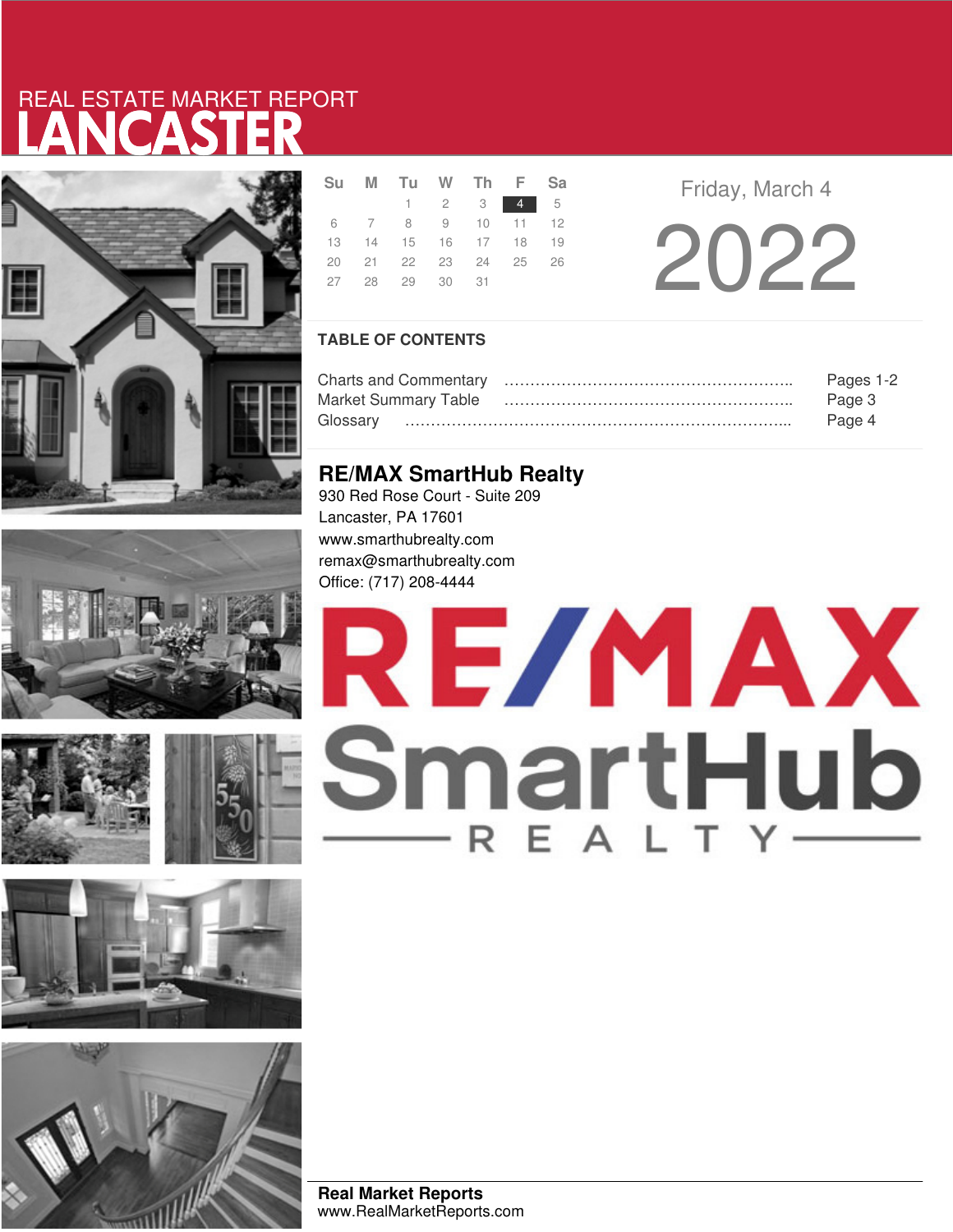

Friday, March 4, 2022

# RE/MAX SmartHub Realty remax@smarthubrealty.com

Office: (717) 208-4444

at the real estate market. Currently there are 631 sales pending in the market overall, leaving 312 listings still for sale. The resulting pending ratio is 66.9% (631 divided by 943). So you might be asking yourself, that's great... but what exactly does it mean? I'm glad you asked! *Let's take a look*

The pending ratio indicates the supply & demand of the market. Specifically, a high ratio means that listings are in demand and quickly going to contract. Alternatively, a low ratio means there are not enough qualified buyers for the existing supply.

**"Current inventory is described as very active."**

Taking a closer look, we notice that the \$200K - \$250K price range has a relatively large number of contracts pending sale.

We also notice that the \$700K + price range has a relatively large inventory of properties for sale at 43 listings. The average list price (or asking price) for all properties in this market is \$462,133.





A total of 2872 contracts have closed in the last 6 months with an average sold price of \$302,488. Breaking it down, we notice that the \$200K - \$250K price range contains the highest number of sold listings.

Alternatively, a total of 487 listings have failed to sell in that same period of time. Listings may fail to sell for many reasons such as being priced too high, having been inadequately marketed, the property was in poor condition, or perhaps the owner had second thoughts about selling at this particular time. The \$150K - \$200K price range has a high number of offmarket listings at 66 properties.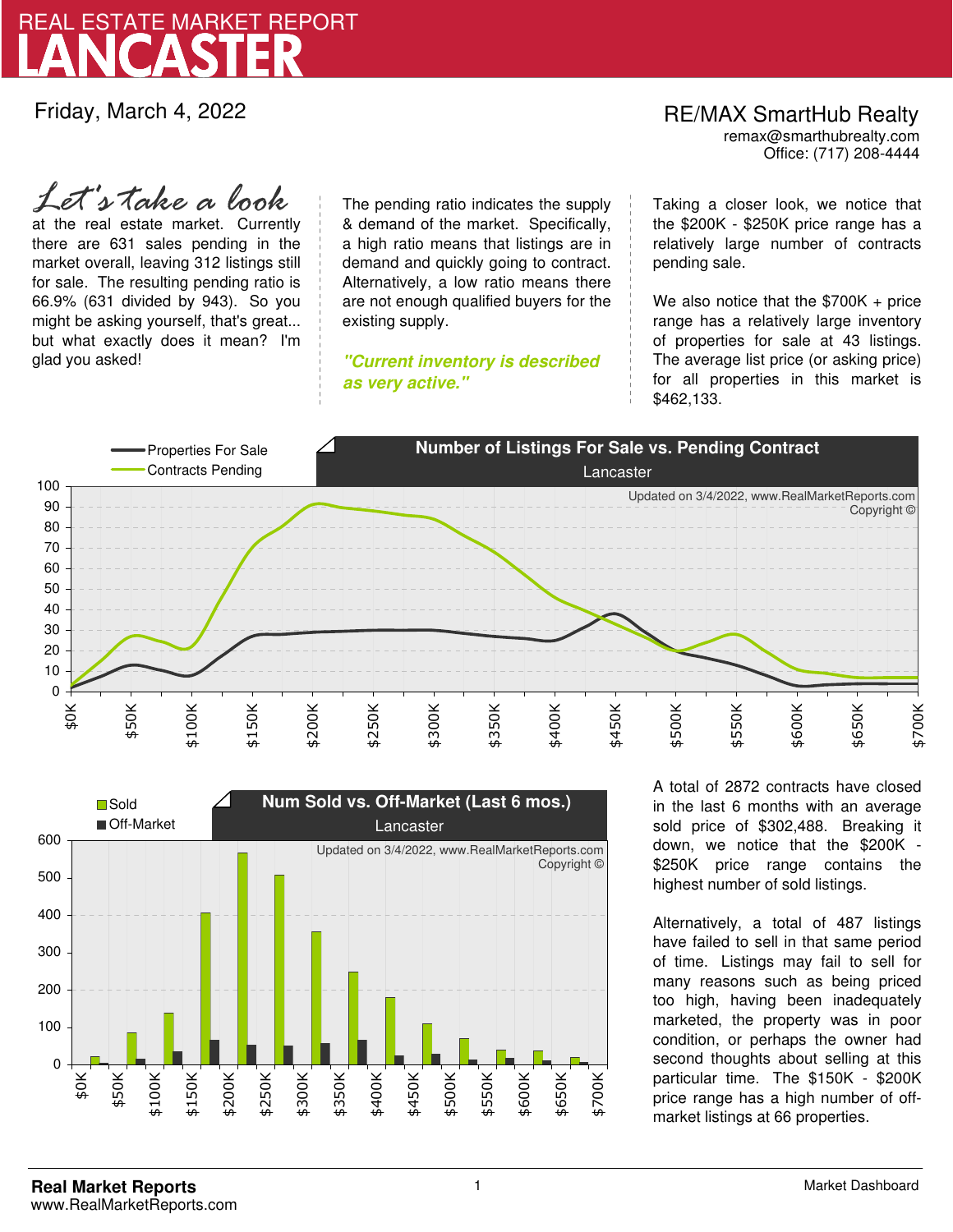# LANCASTER REAL ESTATE MARKET REPORT

Friday, March 4, 2022

## RE/MAX SmartHub Realty remax@smarthubrealty.com

Office: (717) 208-4444

Looking at the chart to the right, you might be wondering why average days on market (DOM) is important. This is a useful measurement because it can help us to determine whether we are in a buyer's market (indicated by high DOM), or a seller's market (indicated by low DOM). Active listings (properties for sale) have been on the market for an average of 149 days.

Analysis of sold properties for the last six months reveals an average sold price of \$302,488 and 18 days on market. Notice that properties in the \$250K - \$300K price range have sold quickest over the last six months.

The recent history of sales can be seen in the two charts below. The average sold price for the last 30 days was \$307,081 with an average DOM of 19 days.

Since the recent DOM is greater than the average DOM for the last 6 months, it is a negative indicator for demand. It is always important to realize that real estate markets can fluctuate due to many factors, including shifting interest rates, the economy, or seasonal changes.



## **"The average list-to-sales ratio for this area is 101.5%."**

Ratios are simple ways to express the difference between two values such as list price and sold price. In our case, we typically use the list-to-sale ratio to determine the percentage of the final list price that the buyer ultimately paid. It is a very common method to help buyers decide how much to offer on a property.

Analysis of the absorption rate indicates an inventory of 0.7 months based on the last 6 months of sales. This estimate is often used to determine how long it would take to sell off the current inventory of properties if all conditions remained the same. It is significant to mention that this estimate does not take into consideration any additional properties that will come onto the market in the future.



Copyright ©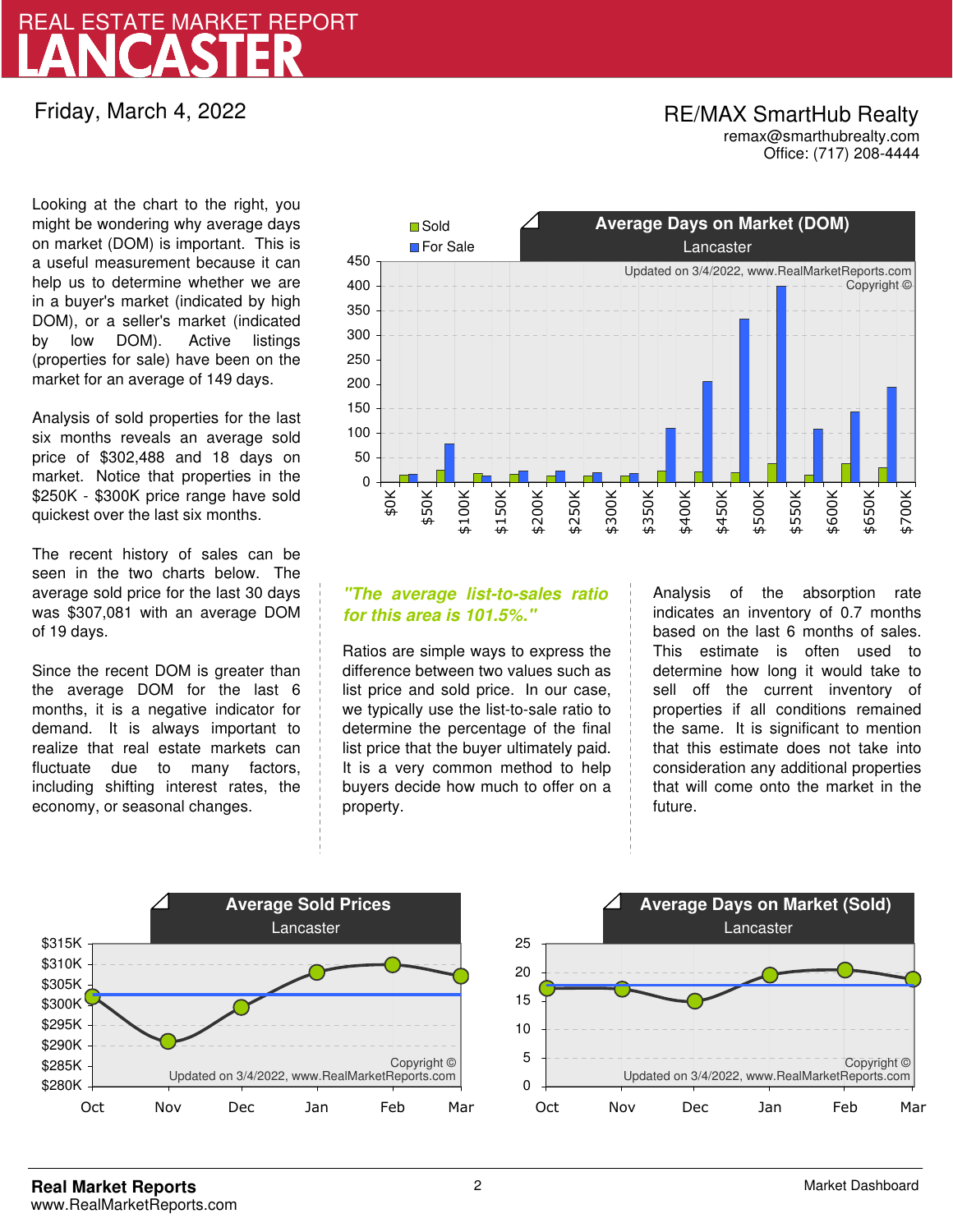# LANCASTER REAL ESTATE MARKET REPORT

Friday, March 4, 2022

# RE/MAX SmartHub Realty

Office: (717) 208-4444 remax@smarthubrealty.com

|                                    |           | <b>Contracts Pending</b> <sup>[2]</sup> |            |                   |                               |         | Off-Market in the Last 6 Months [3] |              |            |                   |                   | <b>Absorption Rate</b> |  |              |      |
|------------------------------------|-----------|-----------------------------------------|------------|-------------------|-------------------------------|---------|-------------------------------------|--------------|------------|-------------------|-------------------|------------------------|--|--------------|------|
| For Sale <sup>[1]</sup>            |           |                                         |            |                   | Sold in the Last 6 Months [4] |         |                                     |              |            |                   |                   |                        |  |              |      |
| <b>Price Range</b>                 |           | Total                                   | Avg        | Avg               | Total                         | Pending | <b>Total</b>                        | <b>Total</b> | Avg        | Avg Orig          | Avg               | Avg                    |  | List to      | Mos. |
| Min.                               | Max.      | <b>Num</b>                              | <b>DOM</b> | <b>List Price</b> | <b>Num</b>                    | Ratio   | <b>Num</b>                          | <b>Num</b>   | <b>DOM</b> | <b>List Price</b> | <b>List Price</b> | <b>Sold Price</b>      |  | <b>Sales</b> |      |
| \$0                                | \$49,999  | $\overline{c}$                          | 17         | \$27,450          | 3                             | 60.0%   | 5                                   | 23           | 16         | \$36,601          | \$35,927          | \$35,715               |  | 99.4%        | 0.5  |
| \$50,000                           | \$99,999  | 13                                      | 79         | \$71,623          | 27                            | 67.5%   | 16                                  | 87           | 26         | \$83,057          | \$80,704          | \$76,755               |  | 95.1%        | 0.9  |
| \$100,000                          | \$149,999 | 8                                       | 13         | \$132,038         | 22                            | 73.3%   | 36                                  | 139          | 19         | \$135,576         | \$132,501         | \$126,949              |  | 95.8%        | 0.3  |
| \$150,000                          | \$199,999 | 27                                      | 24         | \$171,529         | 70                            | 72.2%   | 66                                  | 406          | 16         | \$175,333         | \$175,145         | \$175,395              |  | 100.1%       | 0.4  |
| \$200,000                          | \$249,999 | 29                                      | 23         | \$219,031         | 91                            | 75.8%   | 54                                  | 567          | 13         | \$219,450         | \$221,161         | \$223,979              |  | 101.3%       | 0.3  |
| \$250,000                          | \$299,999 | 30                                      | 20         | \$278,273         | 88                            | 74.6%   | 52                                  | 508          | 13         | \$268,600         | \$269,462         | \$273,120              |  | 101.4%       | 0.4  |
| \$300,000                          | \$349,999 | 30                                      | 18         | \$327,611         | 84                            | 73.7%   | 57                                  | 356          | 14         | \$311,227         | \$314,007         | \$320,719              |  | 102.1%       | 0.5  |
| \$350,000                          | \$399,999 | 27                                      | 111        | \$380,105         | 68                            | 71.6%   | 66                                  | 249          | 24         | \$357,645         | \$362,006         | \$369,817              |  | 102.2%       | 0.7  |
| \$400,000                          | \$449,999 | 25                                      | 206        | \$426,242         | 46                            | 64.8%   | 24                                  | 181          | 21         | \$407,977         | \$412,253         | \$420,415              |  | 102.0%       | 0.8  |
| \$450,000                          | \$499,999 | 38                                      | 333        | \$480,717         | 33                            | 46.5%   | 28                                  | 111          | 20         | \$459,293         | \$462,154         | \$471,531              |  | 102.0%       | 2.1  |
| \$500,000                          | \$549,999 | 20                                      | 401        | \$522,581         | 20                            | 50.0%   | 14                                  | 70           | 38         | \$505,115         | \$506,776         | \$520,429              |  | 102.7%       | 1.7  |
| \$550,000                          | \$599,999 | 13                                      | 108        | \$577,481         | 28                            | 68.3%   | 18                                  | 40           | 15         | \$557,759         | \$558,465         | \$574,766              |  | 102.9%       | 2.0  |
| \$600,000                          | \$649,999 | 3                                       | 145        | \$628,277         | 11                            | 78.6%   | 11                                  | 38           | 38         | \$616,755         | \$624,042         | \$623,346              |  | 99.9%        | 0.5  |
| \$650,000                          | \$699,999 | 4                                       | 195        | \$675,850         | 7                             | 63.6%   | $\boldsymbol{6}$                    | 19           | 31         | \$642,721         | \$638,589         | \$667,605              |  | 104.5%       | 1.3  |
| \$700,000                          | $+$       | 43                                      | 262        | \$1,191,867       | 33                            | 43.4%   | 34                                  | 78           | 43         | \$961,924         | \$962,040         | \$976,422              |  | 101.5%       | 3.3  |
| <b>Market Summary &gt;&gt;&gt;</b> |           | 312                                     | 149        | \$462,133         | 631                           | 66.9%   | 487                                 | 2,872        | 18         | \$296,657         | \$298,120         | \$302,488              |  | 101.5%       | 0.7  |

Status = [1] ACT; [2] PND; [3] WTH, EXP, CNL; [4] CLS

CountyOrParish = Lancaster

PropertyType = Residential

1

Date Range = 09/03/2021 to 03/04/2022 Data believed to be accurate but not guaranteed.